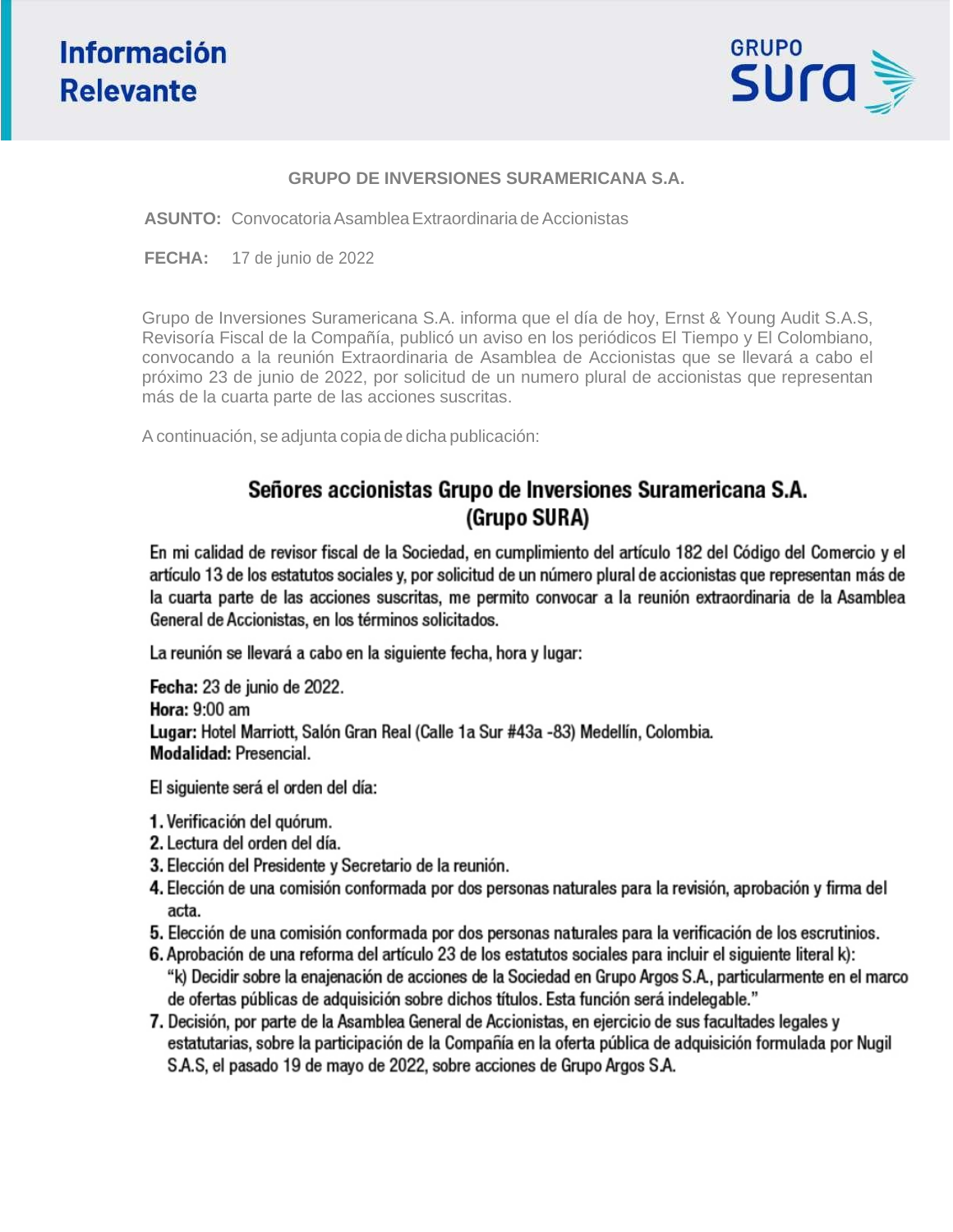# **Información Relevante**



De conformidad con lo previsto en el artículo 429 del Código de Comercio, si la reunión no se pudiere llevar a cabo el 23 de junio de 2022 por falta de quórum, la asamblea general de accionistas de la Compañía deliberará y decidirá en sesión de segunda convocatoria a las 9:00 a.m. del 13 de julio de 2022, en el mismo lugar indicado para la reunión de primera convocatoria, con el mismo orden del día.

Los señores Accionistas que no puedan asistir personalmente a esta reunión, pueden hacerse representar mediante un poder debidamente diligenciado. De acuerdo con el artículo 185 del Código de Comercio, salvo los casos de representación legal, los administradores y empleados de la Sociedad no podrán representar en la asamblea, acciones distintas a las propias, mientras estén en ejercicio de sus cargos, ni sustituir los poderes que se les confieran.

## DANIEL ANDRÉS JARAMILLO VALENCIA

**Revisor Fiscal** Tarjeta Profesional 140779-T Designado por Ernst & Young Audit S.A.S. TR-530

#### *Acerca de Grupo SURA:*

*Grupo de Inversiones Suramericana —Grupo SURA— es un gestor de inversiones enfocado en construir y desarrollar un portafolio balanceado con*  visión de largo plazo, cuyo eje principal son los servicios financieros. Además, es compañía holding del Conglomerado Financiero SURA-Bancolombia, *presente en 11 países de América Latina con negocios de seguros, pensiones, ahorro, inversión, gestión de activos y banca, mediante sus filiales Suramericana y SURA Asset Management, y como principal accionista (no controlante) de Bancolombia. Grupo SURA cotiza en la Bolsa de Valores de Colombia (BVC) y está inscrita en el programa ADR -Nivel I, en Estados Unidos. Es la única entidad latinoamericana del sector Servicios Financieros Diversos y Mercados de Capitales incluida en el Índice Global de Sostenibilidad Dow Jones (DJSI), que reconoce a organizaciones con mejores prácticas económicas, sociales y ambientales. En otras industrias, Grupo SURA cuenta con inversiones en Grupo Nutresa (alimentos procesados) y Grupo Argos (cemento, energía y concesiones viales y aeroportuarias).*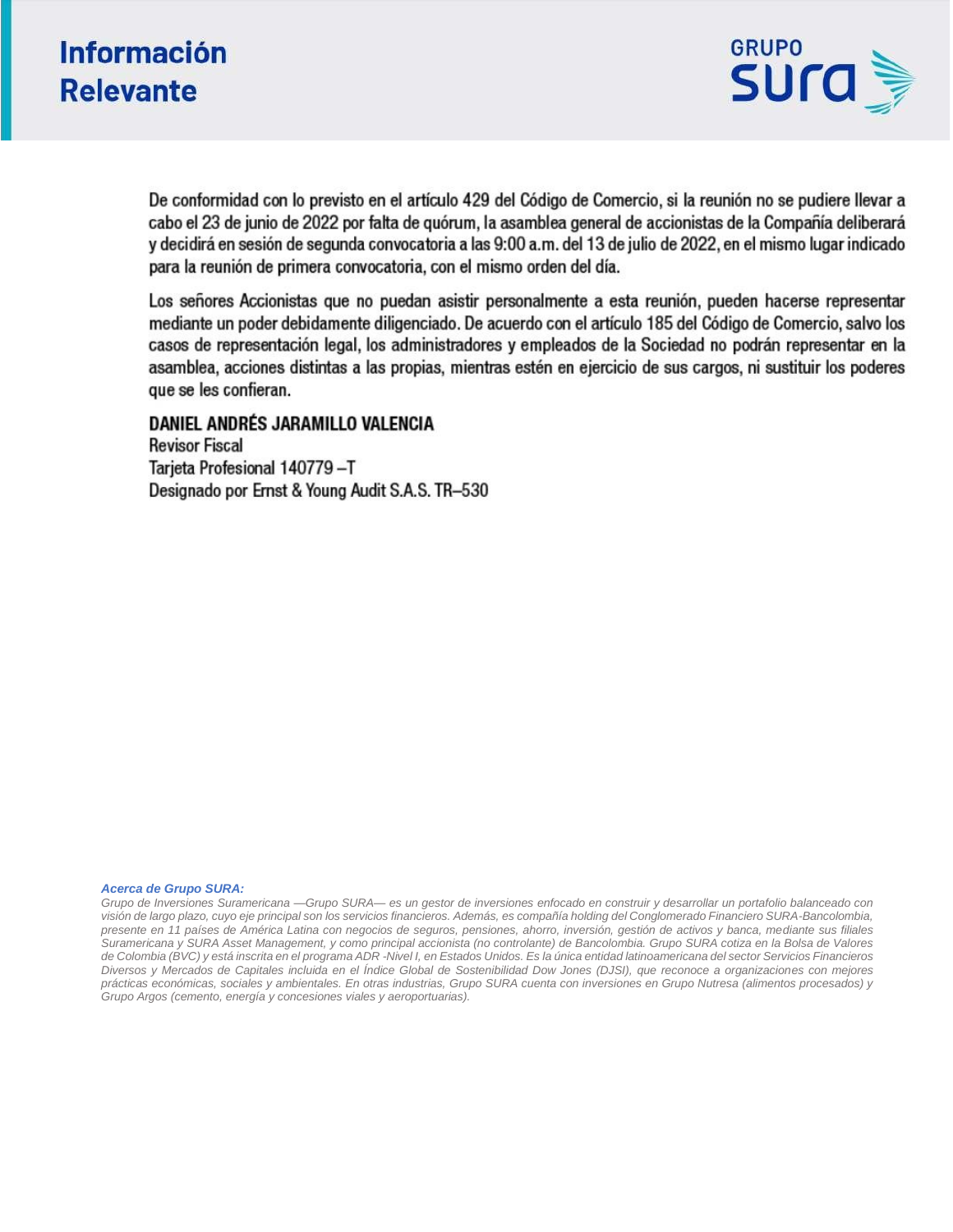

### **GRUPO DE INVERSIONES SURAMERICANA S.A.**

**REF:** Notice of an Extraordinary Shareholders´ Meeting

**DATE:** June 17, 2022

Grupo de Inversiones Suramericana S.A. hereby announces that today, Ernst & Young Audit S.A.S., the Company's Statutory Auditing firm, published a notice in the newspapers El Tiempo and El Colombiano, calling for an Extraordinary Shareholders' Meeting to be held on June 23, 2022, at the request of a plural number of shareholders representing more than one fourth of the subscribed shares.

The aforementioned notice reads as follows:

## **To the Shareholders of Grupo de Inversiones Suramericana S.A. Grupo SURA:**

In my capacity as the Company´s statutory auditor, and in compliance with that stipulated in Article 182 of the Code of Commerce as well as in Article 13 of the Company's Bylaws, at the request of a plural number of shareholders representing more than one fourth of the Company's subscribed shares, I hereby call for an Extraordinary Meeting of the General Assembly of Shareholders, based on the terms contained in such request.

The date, time and place of this meeting is as follows:

**Date:** June 23, 2022 **Time:** 9:00 am **Venue:** Hotel Marriott, Salón Gran Real (Calle la Sur #43a -83) Medellín, Colombia. **Manner for holding this meeting:** In person

The meeting's agenda shall be as follows:

- **1.** Verification of the quorum
- **2.** Reading out the meeting´s agenda.
- **3.** Appointing the Chairman and Secretary to this meeting.
- **4.** Appointing a commission consisting of two private individuals in charge of reviewing, approving and signing the minutes of this meeting.
- **5.** Appointing a commission consisting of two private individuals for verifying the ballots cast.
- **6.** Approving an amendment to Article 23 of the Company´s Bylaws to include the following paragraph k): "(k) Decide on the disposal of the Company's shares in Grupo Argos S.A., particularly within the context of tender offers for such securities. This function shall be non-delegable. "